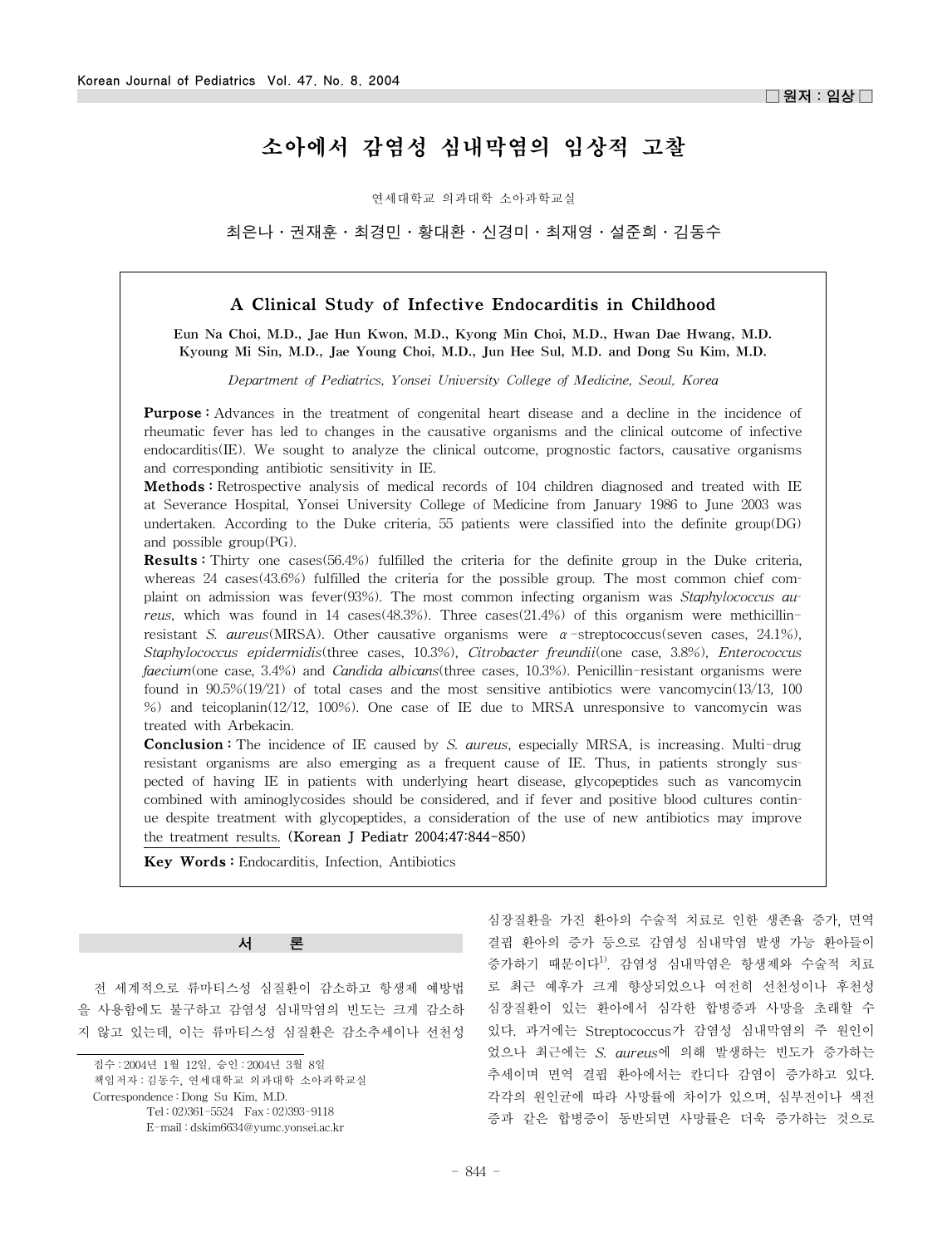|                                | Total $(n=55)(\%)$ | Definite group $(n=31)(\%)$ | Possible group $(n=24)(%$ | $P$ -value |
|--------------------------------|--------------------|-----------------------------|---------------------------|------------|
| Age(year)                      | $6.8 \pm 5.7$      | $7.5 \pm 5.3$               | $5.8 \pm 6.0$             | 0.230      |
| Sex(male/female)               | 31/24              | 19/12                       | 12/12                     | 0.378      |
| $WBC(\mu L)$                   | $15,436 \pm 9,245$ | $16,673 \pm 8,650$          | $138,381 \pm 9,916$       | 0.197      |
| Hemoglobin(gm/dL)              | $10.9 \pm 1.9$     | $10.4 \pm 1.6$              | $11.4 \pm 2.3$            | 0.061      |
| $Platelet(\muL)$               | $317K \pm 138K$    | $153K \pm 28K$              | $117K \pm 24K$            | 0.439      |
| $CRP^*(+)$                     | 43(78)             | 27(87)                      | 16(67)                    | 0.090      |
| $ESR^{\dagger}(\geq 15$ mm/hr) | 34(62)             | 23(74)                      | 11(46)                    | 0.032      |
| Hematuria $(RBC > 5/HPF^+)$    | 12(22)             | 9(29)                       | 3(13)                     | 0.281      |
| Heart failure                  | 17(31)             | 12(39)                      | 5(21)                     | 0.177      |
| Embolism                       | 9(16)              | 8(26)                       | 1(4)                      | 0.031      |
| Vegetation                     | 48(87)             | 28(90)                      | 20(83)                    | 0.499      |
| Underlying heart disease       | 50(91)             | 27(87)                      | 23(96)                    | 0.233      |
| Blood culture $(+)$            | 27(49)             | 23(74)                      | 4(17)                     | 0.000      |
| Surgical treatment             | 10(18)             | 8(27)                       | 2(8)                      | 0.192      |
| Death and $DAA^*$              | 9(16)              | 8(27)                       | 1(4)                      | 0.027      |

Table 1. Baseline Characteristics Associated with Duke Criteria

\* CRP : C-reactive protein, †ESR : erythrocyte sedimentation rate, ☨HPF : high power field, §DAA : discharge against advice

# 알려져 있다 $^{2, 3)}$ .

저자들은 1986년 1월부터 2003년 6월까지 약 18년간 연세의 료원 소아과에서 감염성 심내막염으로 입원치료 받은 환자들을 분석하여, Duke 진단기준4)에 따라 분류된 군에서의 임상 양상 및 예후 등의 차이를 비교하고, 이들의 원인균 및 항생제 감수 성 등을 알아보고자 하였다.

#### 대상 및 방법

1986년 1월부터 2003년 6월까지 약 18년간 연세의료원 소아 과에서 감염성 심내막염이 의심되어 입원 치료받은 환자를 대상 으로 이들의 임상소견, 심초음파 및 혈액 배양 검사 결과, 임상 경과 등을 후향적 방법으로 조사하였으며, 전체 104명 중 Duke 진단기준에 따라 확진군과 의심군에 해당하는 55명을 대상으로 하였다. 이들의 연령 및 성별분포, 년도별 발생빈도, 입원당시의 주 증상과 검사소견을 관찰하였고, 혈액배양검사상 양성률과 균 의 종류, 년도별 균 종류의 변화, 각각의 균에 대한 항생제 감수 성 등을 비교하였다. 통계학적 분석으로는 SPSS 11.0 for windows software (SPSS Inc., Chicago, Illinois)로 chi-square test, Student t-test, ANOVA를 이용하였고 결과는 평균±표 준편차로 표시하였으며, *P*<0.05인 경우를 통계적 유의성이 있는 것으로 판정하였다.

#### 결 과

## 1. 진 단

55례 중 확진군이 31례(56.4%), 의심군이 24례(43.6%)였으며, 의심군 중 확진군에 속하지 못한 요인은 부 진단기준 중 소인성 심장 질환, 발열, 혈관 또는 면역학적 이상 중 2가지를 만족하면



Fig. 1. Annual distributions of patients with infective endocarditis.

서 주 진단기준 중 한가지만을 만족하는 경우였으며, 이중 혈액 배양 검사상 양성인 경우가 4례, 심초음파상 심내막염이 강력히 의심되는 병변이 있는 경우가 20례였다.

#### 2. 연령 및 성별분포

전체 환자들의 평균 연령은 6.8±5.7세이었고 확진군과 의심 군간의 의미있는 차이는 보이지 않았다(*P*=0.260). 총 55명 중 남자는 31명(56.4%), 여자는 24명(43.6%)으로 두 군 사이의 성 별에 대한 통계학적 유의성은 없었다(Table 1). 연도별 환자수 의 분포는 Fig. 1과 같고, 연령별 성별 분포는 Table 2와 같다.

#### 3. 검사소견

C-반응성 단백은 전체 55명 중에서 43명(78%)에서 양성을 보였으며 확진군에서 27명(87%), 의심군에서 16명(67%) 양성으 로 확진군에서 양성률이 더 높았으나 임상적 의미는 없었다(*P*=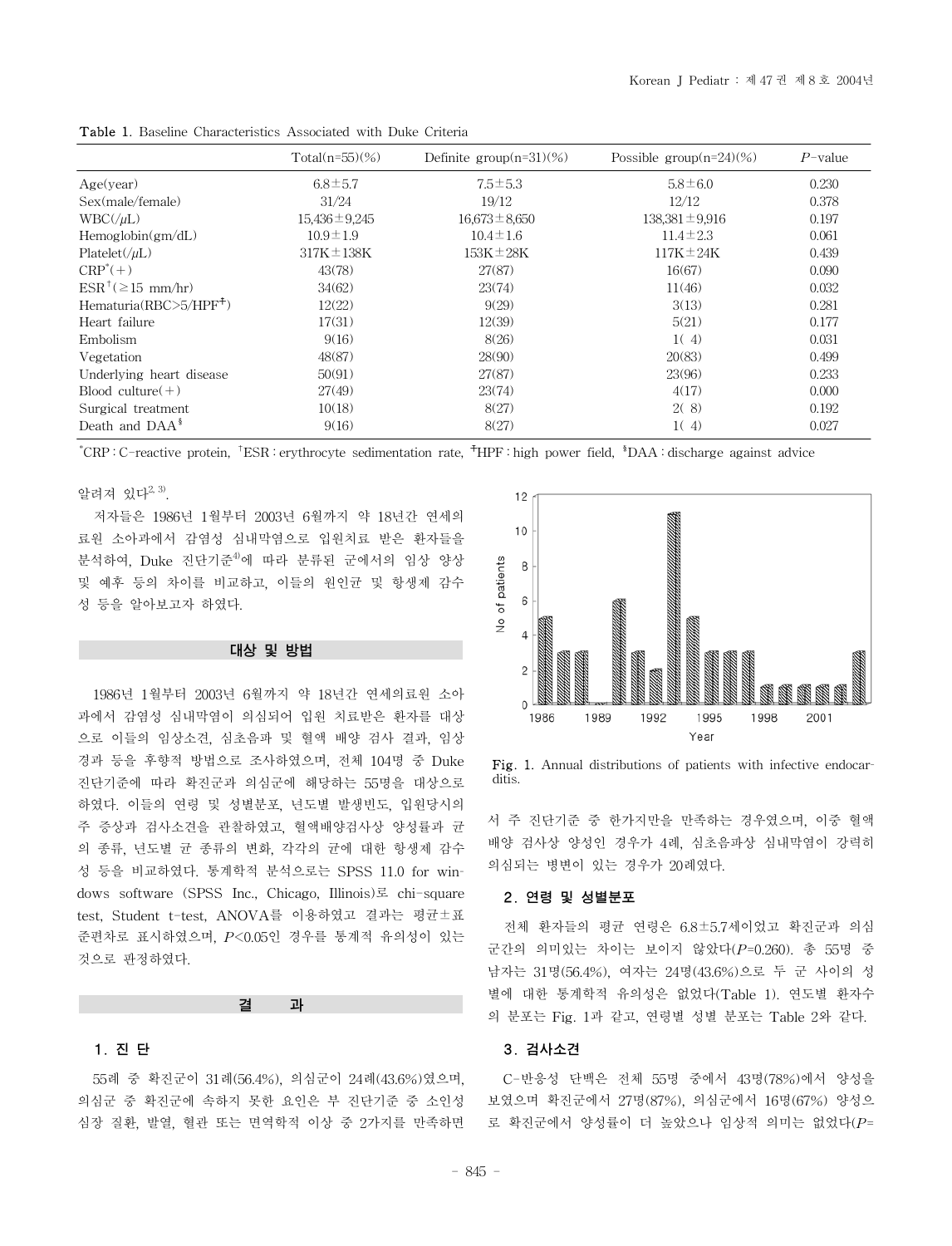Table 2. Age and Sex Distribution

| Age(year) | Male | Female   | $Total(\%)$ |
|-----------|------|----------|-------------|
| $\leq$ 1  | 8    |          | 9(16.4)     |
| $1 - 2$   |      | 1        | 8(14.5)     |
| $3 - 5$   | 4    | 4        | 8(14.5)     |
| $6 - 8$   | 4    | 7        | 11(20.0)    |
| $9 - 11$  |      | 5        | 6(10.9)     |
| $12 - 14$ | 2    | 4        | 6(10.9)     |
| $15 - 17$ | 4    | 2        | 6(10.9)     |
| $18 - 20$ | 0    | $\theta$ | 0(0.0)      |
| $\geq 21$ |      | 0        | 1(1.8)      |
| Total     | 31   | 24       | 55(100)     |

0.070). 반면에 적혈구 침강 속도(ESR)는 전체 환자들 중에서 34명(62%)에서 증가소견(>10 mm/hr)을 보였으며 확진군에서 23명(74%), 의심군에서 11명(46%)에서 증가되어 있어 의미있는 차이를 보여주었다(*P*=0.032). 기타 총백혈구수, 혈색소, 혈소판 수 그리고 소변검사상 혈뇨의 유무는 두 군 사이에 통계학적 유 의성은 없었다. Duke 진단기준 중 주 진단기준에 속하는 우종 (vegetation)의 유무와 혈액 배양 검사상 양성의 두 군간의 관 계를 비교해 보았을 때 우종이 나타난 48례 중에서 확진군은 28 례, 의심군은 20례로 큰 차이는 없었으나 혈액 배양 검사상 양 성을 보인 경우는 27례로 이 중 확진군은 23례(74%), 의심군은 4례(17%)로 통계적 유의성을 보여주었다(*P*=0.000)(Table 1).

### 4. 입원 당시 증상, 증후

입원 당시 임상 증상 및 증후 중 가장 많은 것은 발열이었으 며 전체 환자 55명 중 51명(93%)에서 나타났으며, 다음으로는 권태감으로 14명(26%)에서 나타났다. 기타 관절통이 11명(20%), 두통이 10명(18%), 호흡 곤란이 7명(13%), 구토가 7명(13%), 자극 과민성이 7명(13%)에서 볼 수 있었다. 이학적 검사상으로 는 간종대가 13명(24%)에서 나타났으며, 점상출혈이 5명(9%)에 서 나타났다(Table 3).

# 5. 임상 경과

임상 경과에서 심부전이 나타난 경우는 두 군간에 의미있는 차이가 없었으나 색전증이 나타난 경우는 전체 9명으로 확진군 에서 8명(26%), 의심군에서 1명(4%)으로 통계적 유의성이 있었 으며(*P*=0.031), 사망하거나 환자의 상태가 매우 좋지 않아 자의 퇴원한 경우는 전체 9명으로 확진군에서 8명(27%), 의심군에서 1명(4%)으로 의미있는 차이를 보여주었다(*P*=0.027)(Table 1).

전체 환자를 심장 수술을 받지 않은 상태에서 발병한 집단 (primary group)과 심장 수술 후 발병한 집단(post-operation group)으로 나누어 비교해보면, 전자 중 1명은 경제적 사정으로 외부병원으로 전원된 이후 추적 관찰할 수 없어 수술적 치료 여 부와 사망 여부의 판단에서 제외되었으며 이 두 군간에는 임상 경과 및 예후에 유의한 차이는 없었다(Table 4).

Table 3. Clinical Symptom and Sign on Admission

| Number of $cases (\%)$ |
|------------------------|
| 51(93)                 |
| 14(26)                 |
| 7(13)                  |
| 7(13)                  |
| 10(18)                 |
| 7(13)                  |
| 4(7)                   |
| 2(4)                   |
| 11(20)                 |
| 13(24)                 |
| 1(2)                   |
| 3(6)                   |
| 5(9)                   |
|                        |

Table 4. Baseline Characteristics Associated with Cardiac Surgery

|                            | Primary<br>$group(n=29)$ | Post-op.<br>$group(n=26)$ | $P-$<br>value |
|----------------------------|--------------------------|---------------------------|---------------|
| Definite/Possible group    | 19/10                    | 12/14                     | 0.139         |
| Age(year)                  | $7.2 \pm 5.8$            | $6.3 \pm 5.6$             | 0.712         |
| Sex(male/female)           | 16/13                    | 15/11                     | 0.933         |
| Heart failure              | 9(31%)                   | 8(31%)                    | 0.743         |
| Embolism                   | 5(17%)                   | 4(15%)                    | 0.552         |
| Vegetation                 | 24(83%)                  | 24(92%)                   | 0.290         |
| Blood culture $(+)$        | 16(55%)                  | 11(42%)                   | 0.323         |
| Surgical treatment         | 7(25%)                   | 3(11%)                    | 0.156         |
| Death and DAA <sup>*</sup> | 5(18%)                   | 4(15%)                    | 0.810         |

\* DAA : discharge against advice

#### 6. 원인균 및 항생제 감수성

전체 환자 중 혈액 배양 검사 상 양성을 보인 환자는 27명 (49%)으로 2명에서 2종류의 균에 의한 중복 감염이 있었다. 분 리된 균의 종류는 6종류였으며, 이중 *S. aureus*가 14례(48.3%) 로 가장 많이 검출되었으며, 다음으로 α-Streptococcus가 7례 (24.1%)이었다. 그 외에 *S. epidermidis*가 단독으로는 1례, *E. faecium*과 중복감염된 경우가 1례, α-Streptococcus와 중복감 염된 경우가 1례로 전체 환자 중 *S. epidermidis*가 검출된 경우 는 3례(10.3%)에서 있었으며, *C. freundii*가 1례(3.8%), *Candida albicans*가 3례(10.3%)에서 발견되었다. *S. aureus*가 검출된 경우 중 3례(10.3%)에서 MRSA가 발견되었고 1988년, 1992년, 2003년에 각각 1례씩 발견되었으며 이중 1명은 색전증과 범발성 혈관 내응고 증후군으로 사망하였고 1명은 심부전과 색전증으로 보호자 강력히 원하여 자의 퇴원하였다. *C. albicans*가 자란 3명 중 2명은 선천성 심장질환으로 수술을 받은 과거력이 있었으나 다른 균과의 중복감염은 없었고, 면역 결핍 환자는 아니었다 (Table 5, Fig. 2). *S. aureus*와 α-Streptococcus의 감염군에 서 내원 이전의 심장수술 유무와의 관계를 보면 *P*-value가 각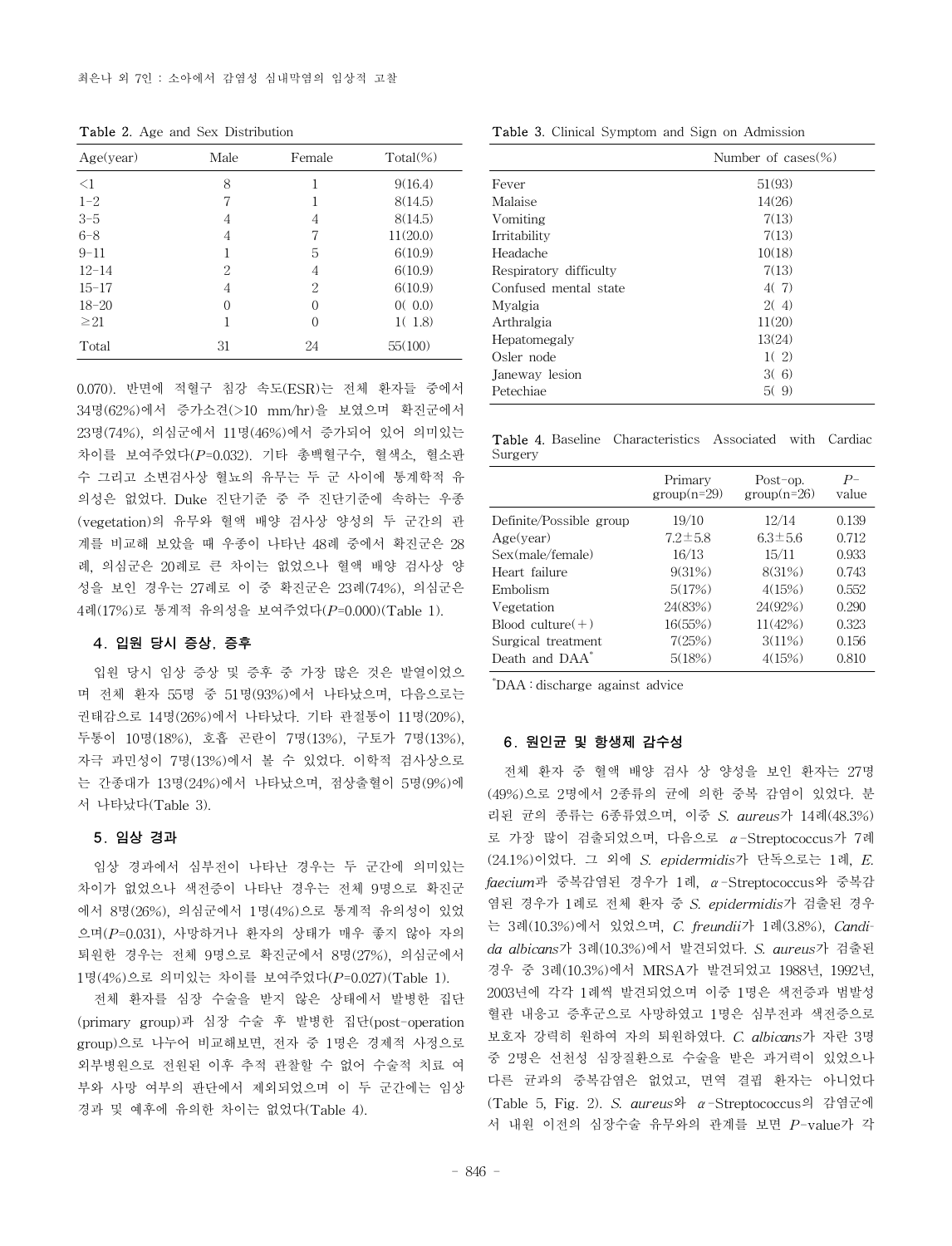Table 5. Results of Blood Culture

|                         | Number of $cases (\%)$ |
|-------------------------|------------------------|
| S. aureus               | 14(48.3)               |
| $MRSA^*$                | 3(10.3)                |
| $\alpha$ -streptococcus | 7(24.1)                |
| S. epidermidis          | 3(10.3)                |
| Candida albicans        | 3(10.3)                |
| Citrobacter freundii    | 1(3.4)                 |
| Enterococcus faecium    | 1(3.4)                 |

\* MRSA : Methicillin-resistant *S. aureus*



Fig. 2. Annual distributions of causative organisms of infective endocarditis.

|               | $S.$ aureus $(n=14)$ | $S.$ epidermidis $(n=3)$ | $\alpha$ -streptococcus(n=7) |      | $Citrobacter$ freundii(n=1) Enterococcus faecium(n=1) |
|---------------|----------------------|--------------------------|------------------------------|------|-------------------------------------------------------|
| $\mathbf{P}$  | 0(14)                | 0(2)                     | 2(5)                         |      |                                                       |
| OX            | 11(14)               | 1(3)                     | 2(5)                         |      |                                                       |
| ${\cal CP}$   | 11(12)               | 1(2)                     | 3(4)                         | 0(1) |                                                       |
| TC            | 8(15)                | 1(2)                     | 5(6)                         | 0(1) | 0(1)                                                  |
| <b>CM</b>     | 11(13)               | 2(3)                     | 6(7)                         |      |                                                       |
| EM            | 7(12)                | 2(3)                     | 4(7)                         |      | 0(1)                                                  |
| VA            | 6(6)                 | 3(3)                     | 3(3)                         |      | 1(1)                                                  |
| Teico         | 5(5)                 | 3(3)                     | 3(3)                         |      | 1(1)                                                  |
| ΑM            | 0(1)                 |                          | 2(2)                         | 0(1) | 0(1)                                                  |
| <b>CTX</b>    |                      |                          |                              | 1(1) |                                                       |
| $\mathcal{C}$ | 7(8)                 |                          | 2(3)                         | 0(1) |                                                       |
| GM            |                      |                          |                              | 1(1) | 0(1)                                                  |
| TM            |                      |                          |                              | 1(1) |                                                       |
| Co            | 5(5)                 | 1(2)                     | 0(1)                         | 1(1) | 1(1)                                                  |
| АK            |                      |                          |                              | 1(1) | 1(1)                                                  |
| FA            | 5(6)                 | 1(1)                     | 0(2)                         |      |                                                       |
| PF            | 1(3)                 | 1(2)                     | 0(2)                         |      |                                                       |
| CF            | 0(1)                 |                          | 0(1)                         |      | 0(1)                                                  |

|  | <b>Table 6.</b> Antibiotics Sensitivity of Organisms |  |  |  |
|--|------------------------------------------------------|--|--|--|
|--|------------------------------------------------------|--|--|--|

각 0.462, 0.658로 통계학적 유의성은 없었다. 혈액 배양 검사에 따른 항생제 감수성 결과에서 penicillin에는 9.5%, oxacillin에는 63.6%, vancomycin과 teicoplanin에는 100%의 감수성을 보였 다(Table 6).

# 7. 치료에 대한 반응 및 치료 결과

입원 당시 발열이 있었던 환자는 51명(93%)으로 이들 중 열 이 지속된 상태로 외부병원으로 전원되거나 자의 퇴원한 경우(3 명)와 외부에서 전원된 환아 중 본원에 입원 당시에는 열이 있었 으나 전체 발열 기간을 알 수 없었던 경우(2명)를 제외 한 46명 의 항생제 투여 후 열이 떨어지기까지의 기간은 평균 7.9±7.4일 이었고, 1주일 이내로 열이 떨어진 예는 30례(65.2%)로 1975년 1월에서 1884년 2월까지의 연세의료원에 입원한 감염성 심내막 염 환자에 대한 보고에서의 48.5%보다<sup>5)</sup> 발열기간이 감소한 것 을 알 수 있었다(Table 7). *S. aureus*와 α-Streptococcus의 감 염시 7일 이내로 열이 떨어진 경우와 7일 이상 열이 지속된 경 우를 비교했을 때 α-Streptococcus는 *P*-value 0.088로 의미가 없었으나 *S. aureus*는 *P*-value 0.049로 통계적 유의성을 보여 주었다. 평균 재원 기간은 45.1±32.2일이었고(자의 퇴원하거나 외부병원으로 전원된 환자 5명은 통계에서 제외함) 확진군에서 는 55.3±33.2일, 의심군에서는 30.8±21.9일로 의심군에서 평균 재원 기간이 더 짧았지만 임상적 의미는 없었다(*P*=0.151). *S. aureus* 감염 환자의 평균 재원 기간은 44.4±27.0일이었으며, α-Streptococcus 감염 환자의 경우 52.1±17.2일로 역시 통계 적 유의성은 없었다.

Figures inside the bracket depict the total number of samples tested for the sensitivity to particular antibiotics, while the number outside represents the number of samples tested sensitive

P : Paenicillin, OX : Oxacillin, CP : Cephalothin, TC : Tetracycline, CM : Clindamycin, EM : Erythromycin, VA : Vancomycin, Teico : Teicoplanin, AM : Ampicillin, CTX : Cefotaxime, C : Chloramphenicol, GM : Gentamicin, TM : Tobramycin, Co : Cotrimoxazole, AK : Amikacin, FA : Fusidic acid, PF : Pefloxacine, CF : Ciprofloxacine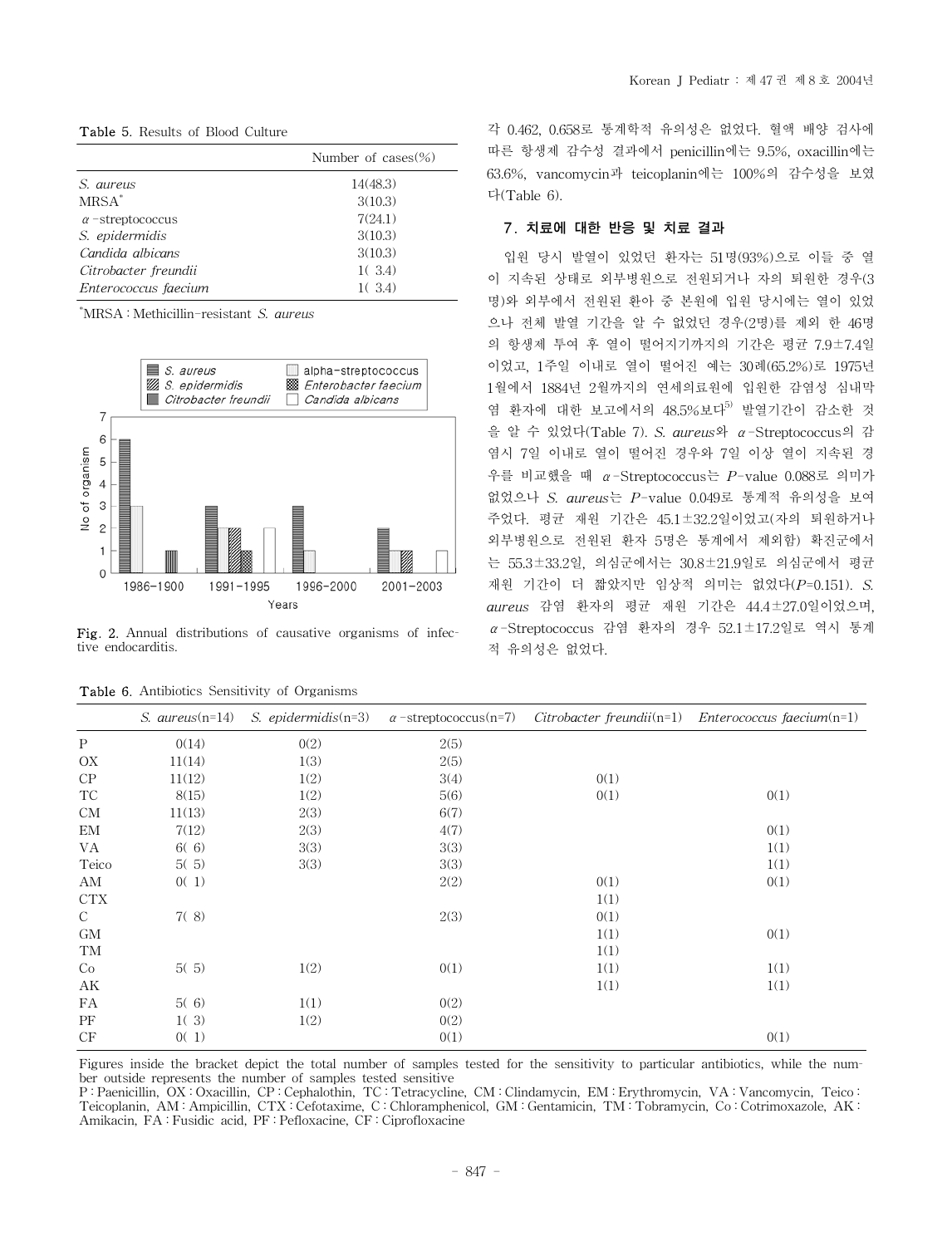Table 7. The Day of Defervescence after Initiation of Therapy

|             | Number of $cases (\%)$ |
|-------------|------------------------|
| $\leq$ days | 9(19.6)                |
| $3-7$ days  | 21(45.7)               |
| $2-4$ weeks | 15(32.5)               |
| $>4$ weeks  | 1(2.2)                 |
| Total       | 46(100)                |

Table 8. Outcome Associated with Duke Criteria

| Outcome                         | group            | Definite Possible<br>group | $Total(\%)$ |
|---------------------------------|------------------|----------------------------|-------------|
| Alive after operation           | 8                | 2                          | 10(18.5)    |
| Alive after medical treatment   | 14               | 21                         | 35(64.8)    |
| Death after operation           | $\left( \right)$ |                            | 0(0.0)      |
| Death after medical treatment   | 3                |                            | 4(7.4)      |
| $\overline{D}$ $\overline{A}^*$ | 5                |                            | 5(93)       |

\* DAA : discharge against advice

# 8. 사망률 및 원인

연구 대상 환자들의 치료 성적은 Table 8과 같다. 여기서 외 부 병원으로 전원되어 추적 관찰이 불가능했던 1명은 제외되었 으며, 수술적 치료를 받았던 8명 중에서 사망한 환자는 없었고 의료진의 권유에도 불구하고 자의 퇴원하였던 5명은 모두 색전 증이나 심부전 등으로 환자의 상태가 매우 좋지 않아 가망이 없 었던 경우였다. 수술을 받지 못하고 사망했던 경우는 내원 당시 부터 다발성 색전증과 심부전, 급성 신부전, 뇌와 비장의 농양 등이 동반된 경우로 3례였다.

이중 1명은 내원 1일 전 발작 증상이 동반되었다. 사망하거나 자의 퇴원한 군과 생존한 군을 비교하였을 때 진단 당시의 나이 가 1세 미만인 경우 두 군간에 의미있는 차이를 보이지 못했지만, 진단 당시의 나이가 10세 이상인 경우는 사망하거나 매우 좋지 못한 상태에서 자의 퇴원한 9명 중 6명(66.7%)을 차지하여 생존 한 환자 45명 중 11명(24.4%)에 비해 의미있는 차이를 보여주 었다(*P*=0.013). 그 외에 심부전과 색전증이 나타난 경우에서는 사망률이 증가함을 알 수 있었고, 우종의 유무, 혈액 배양 검사의 양성률과 환자의 생존여부와는 크게 연관성이 없었고, 항생제 투 여 후 발열의 기간은 사망률과 통계적 유의성이 있었다(*P*= 0.047). 심내막염 진단 후 수술을 시행한 10명은 모두 생존하였 으며, 항생제 치료만 시행한 44명 중에서 사망한 환자는 9명으 로 수술 후 예후가 더 좋은 것으로 나타났으나 이 또한 통계적 유의성은 없었다(*P*=0.117)(Table 9). 본 연구에 따르면 원인균 에 따른 사망률은 임상적으로 의미있는 차이를 보이지 않았다.

#### 고 찰

과거에는 감염성 심내막염의 진단 기준으로 1981년 von Reyn

Table 9. Determination of Death and Discharge Against Advice

|                             | Survived $(\%)$<br>$(n=45)$ | Death and<br>$\text{DAA}^*(\%)$<br>$(n=9)$ | $P-$<br>value |
|-----------------------------|-----------------------------|--------------------------------------------|---------------|
| Age $\leq 1$ year           | 7(17.8)                     | 1(11.1)                                    | 0.696         |
| Age $\geq 10$ vears         | 11(24.4)                    | 6(66.7)                                    | 0.013         |
| $CRP^+(+)$                  | 34(75.6)                    | 8(88.9)                                    | 0.349         |
| Elevated $ESR^+(>10~mm/hr)$ | 27(60.0)                    | 6(66.7)                                    | 0.649         |
| $Blood$ culture $(+)$       | 20(44.4)                    | 6(66.7)                                    | 0.175         |
| Vegetation                  | 38(84.4)                    | 9(100)                                     | 0.193         |
| Heart failure               | 9(20.0)                     | 8(88.9)                                    | 0.000         |
| Embolism                    | 3(6.7)                      | 6(66.7)                                    | 0.000         |
| Fever $>7$ days             | 16(40.0)                    | 5(83.3)                                    | 0.047         |
| Operation after diagnosis   | 10(22.2)                    | (0, 0.0)                                   | 0.060         |

\* DAA : discharge against advice(hopeless situation), †CRP : Creactive protein, <sup>†</sup>ESR : erythromycin sedimentation rate

등<sup>6)</sup>에 의해 제시된 Beth Israel 진단기준을 이용하였으며, 이는 병리학적인 확인을 요하였기 때문에 진단에 많은 어려움이 있었 다. 1994년 Durack 등<sup>4)</sup>에 의해 제시된 새로운 진단 기준은 현재 감염성 심내막염의 진단에 널리 이용되고 있으며 이는 병리학적 진단으로 확진되지 않더라도 심초음파상의 우종의 발견과 여러 가 지 검사소견을 진단기준에 포함시켜 현실화하였다. 이 진단 기준 에서와 같이 감염성 심내막염이 의심되는 환자에서의 심초음파 시 행은 매우 중요하며, 경식도 심초음파는 경흉부 심초음파에 비해 침습적이어서 시행에 어려움이 있을 수 있으나 더 작은 병변까지 발견할 수 있는 장점이 있다. 지금까지의 보고에 의하면 경흉부 심초음파의 우종과 역류의 진단에 대한 민감도는 98%, 특이도는 60-70%이며 경식도 심초음파의 민감도는 75-95%이나 특이도는  $85-98\%$ 로 매우 높다고 알려져 있다 $^{20}$ . 본 연구에서는 Duke 진단 기준에 적용하여 확진군과 의심군에 부합하는 55명을 연구대상으 로 하였으며, 이 중 경식도 심초음파가 시행되어 우종이 발견된 경우는 1례에 불과하였는데, 이는 경식도 방법이 침습적이어서 소 아 환자에서의 시행에는 어려운 점이 있기 때문으로 생각된다.

감염성 심내막염의 임상증상 중 발열이 93%로 가장 높은 빈 도를 차지하였는데 이것은 기존의 보고와 동일하며, 1주 이상 발열이 지속되는, 특히 위험 소인을 가지고 있는 환자에서는 반 드시 감염성 심내막염을 고려하여야만 한다<sup>7)</sup>. 예후를 결정하는 인자로는 진단 당시 나이가 아주 많은 경우, *S. aureus*와 같은 침습적인 균주의 감염, 색전증의 유무, 심장 판막의 손상 정도, 신침범의 유무, 감염의 기간, 진단 당시 비정상적인 백혈구수, 혈청 알부민 농도, 심초음파상 우종의 유무 등으로 알려져 있으 며 $^{7, 8}$ , 본 연구에서는 진단 당시의 나이가 10세 이상인 경우, 심 부전이나 색전증을 동반한 경우와 치료 시작 후 발열이 오래 지 속되는 것이 환자의 예후와 통계적인 유의성을 보였으며, 1세미 만의 연령, 혈액배양의 결과, 우종의 유무 및 발생 부위는 환자 의 예후와 연관성이 없었고, 2가지 균에 의한 중복 감염의 2례 모두 치료 후 합병증 없이 퇴원하였다.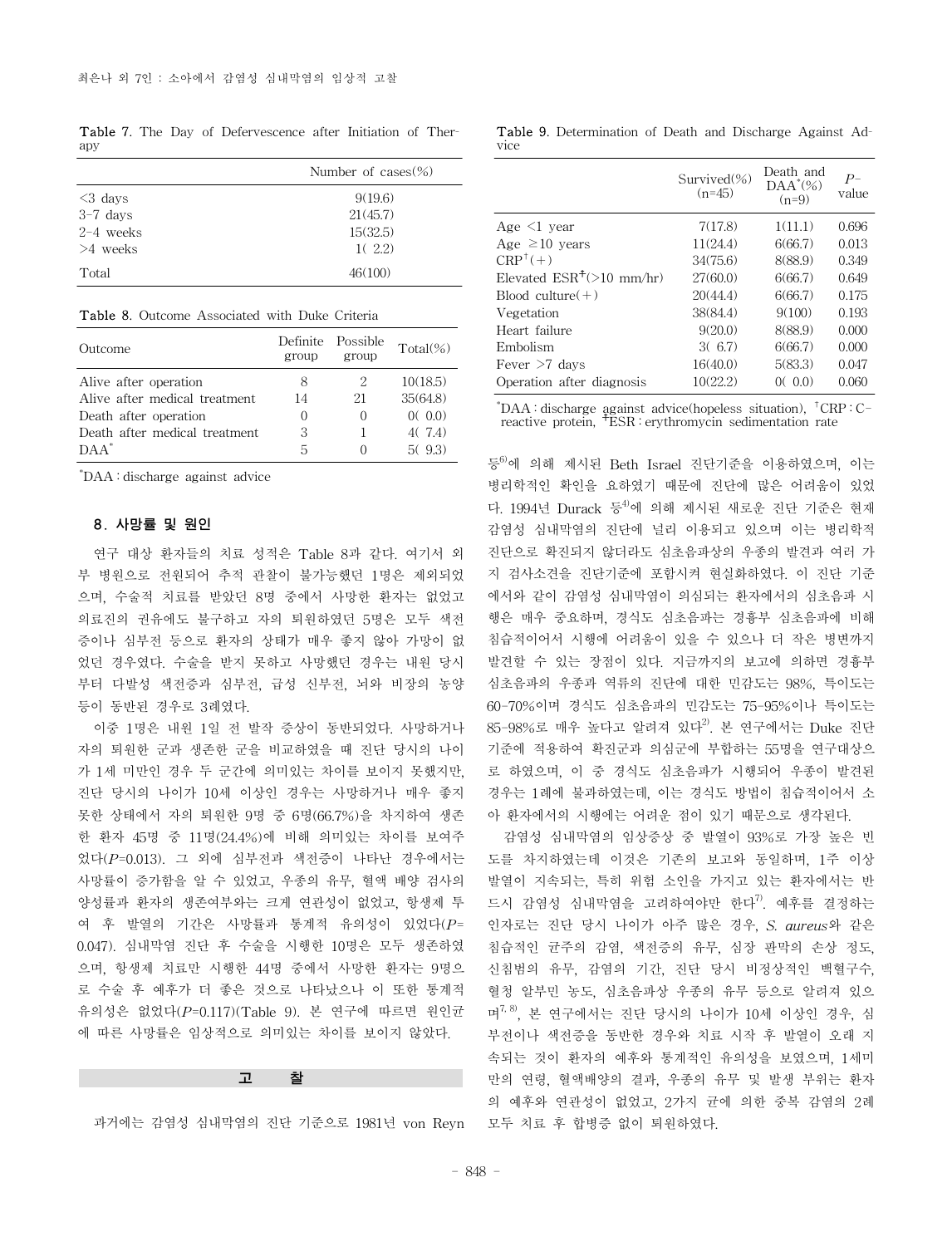감염성 심내막염은 항생제가 개발되기 전까지 매우 치명적인 결과를 야기하는 질환으로 알려져 있었으며, 적절한 항생제의 사 용과 수술적 치료법으로 생존율이 향상되었음에도 불구하고 아직 까지 선행 심질환을 가지고 있는 환자에게는 심각한 합병증과 사 망까지도 이를 수 있는 질병이다. 과거에는 질병의 발현 기간이 6 주 미만인 급성 심내막염과 6주 이상인 아급성 심내막염으로 분 류하였으나 현재는 이 두 가지를 합쳐서 감염성 심내막염으로 부 르고 있으며 급성 심내막염에서의 주요 원인균은 *S. aureus*이며 아급성 심내막염의 주요 원인균은 Viridans(α-hemolytic) streptococci로 알려져 있었으며, 전반적으로 *Streptococcus viridans* 가 가장 흔한 원인 균이었으나, 최근에는 *S. aureus*에 의한 기 회 감염이 증가할 뿐 아니라 침습적 시술과 혈액투석을 받거나 면역 억제 환자가 증가함에 따라 *S. aureus* 균혈증도 함께 증가 하여 감염성 심내막염의 주요 원인으로 알려져 있다<sup>9, 10)</sup>. 2002년 미국에서는 경피적 중심정맥관이 있었던 미숙아에서 *S. aureus*에 의한 감염성 심내막염 발생에 관한 증례가 보고된 바 있다11).

MRSA 감염 또한 현저히 증가하였으며 1999년 National Nosocomial Infectious Surveillance System(NNIS)에서의 보 고에 따르면 중환자실에서 검출된 *S. aureus*의 50% 이상이 MRSA였으며 1994년에서 1998년까지와 비교할 때 43%나 증가 하였음을 보고하였다 $^{12}$ .

최근에는 vancomycin에 감수성이 떨어진 *S. aureus*에 관심 이 기울여지고 있으며 1997년 일본에서 처음으로 glycopeptideintermediate *S. aureus*가 보고되었고13), 미국에서는 vancomycin-intermediate *S. aureus*(VISA) 감염환자가 몇 명 보고 되었으며 대부분은 혈액투석을 받거나 심부 조직에 인공 삽입물 이 있으면서 MRSA 감염으로 vancomycin을 장기간 투여받은 환자들이었다 $^{14, 15}$ .

본 연구에서는 배양 검사상 양성으로 나온 27명의 환자 중에 서 14명(48.3%)이 *S. aureus* 양성으로 나와 가장 많은 원인균 을 차지하였으며, 이중 MRSA는 1988년, 1992년, 2003년에 각 각 1례씩 발견되었다. MRSA가 검출된 경우 중 2례는 사망하거 나 의학적 권고에도 불구하고 자의 퇴원하였으며, 2003년에 있 었던 1례에서는 항생제 감수성 검사에서 vancomycin에 감수성 이 있는 것으로 보고되었으나 4주 동안의 vancomycin과 teicoplanin 투여에도 불구하고 혈액배양 검사상 계속 MRSA가 검 출되고 발열이 지속되어 vancomycin에 반응성이 떨어지는 것으 로 판단하여 vancomycin 투여 중단하고 MRSA에 감수성을 가 지는 것으로 알려진 aminoglycoside 계열인 Arbekacin을 투여 하였다. Vancomycin은 MRSA에 대한 유일한 치료 항생제였으 나, 1991년 보고에 따르면 MRSA 심내막염 환자가 vancomycin에 임상적 호전 반응이 점차 느려지고 있으며, 치료 실패율이  $14\%$ 임이 보고되었다 $^{16}$ .

진균성 심내막염도 증가하고있으며, 대부분 *Aspergillus* 속과 칸디다속이 원인균으로 알려져 있다. 칸디다 심내막염의 경우 적 절한 배지를 사용 시 혈액 배양 양성률이 83-95%에 이르나 *Aspergillus* 속의 경우 11% 미만의 낮은 혈액 배양 양성률을 보여 진단에 어려움이 있다<sup>17, 18</sup>. 대부분 심장 수술, 장기간 혈관 영양공급, 장기간의 광범위 항생제 사용, 혈관내 도관 삽입, 항 암 화학요법, 면역억제제 사용, 세균성 심내막염 등의 선행요인 을 가지고 있다<sup>17, 19</sup>. 본 연구에서 칸디다가 검출된 경우는 3례 이었으며 이들에게 Amphotericin이 투여되었다. 이중 복합 심기 형이 동반되었던 1명은 심장 수술 후 2개월이 되기 전에 발병한 전기 발병군으로 혈관내 도관 삽입 상태였으며 수술 전후 장기 간 항생제를 사용하였고 심부전이 동반된 상태로 자의 퇴원하였 다. 1명은 심실 중격 결손과 동맥관 개존증이 동반되고 수술 후 9개월이 지난후 발생한 후기 발병군으로 우심실에서 우종이 발 견되었고 발병 6일째 수술이 성공적으로 시행된 후 퇴원하였으 며, 나머지 1명은 폐동맥 협착과 심실중격결손으로 수술 후 3개 월 후에 피부에 칸디다감염에 의한 결절이 보이면서 발열이 동 반되어 시행한 심초음파에서 우종이 발견되고 혈액 배양 검사상 칸디다가 검출되어 수술 시행 후 퇴원하였다.

본 연구에서의 항생제 감수성에 대한 결과에서 penicillin은 21례 중 2례(9.5%), oxacillin은 22례 중 14례(63.6%), cephalothin은 19례 중 15례(78.9%), clindamycin은 23례 중 19례(82.6 %), vancomycin은 13례 중 13례(100%), teicoplanin은 12례 중 12례(100%)에서 감수성이 있는 것으로 나타났다. 기타 tobramycin은 1례에서, amikacin은 2례에서 감수성 검사가 시행되었 으며 모두 감수성 있는 것으로 나타났다. 가장 높은 감수성을 보인 항생제는 vancomycin과 teicoplanin이었으며, 가장 낮은 감수성을 보인 항생제는 penicillin으로 9.5%만이 감수성을 보였 으며 모두 Streptococcus였고 penicillin에 감수성을 보인 Staphylococcus는 없었다. Oxacillin에는 63.6%에서 감수성을 보였으 나, 1980년대 후반에는 66.7%, 2000년대에 들어서면서는 33.3% 로 점차 oxacillin 내성 균주가 증가 추세임을 알 수 있었다.

과거 Kim 등의 발표<sup>5)</sup>와 비교해 볼 때 13.8%에서 16.7%로 감염성 심내막염으로 인한 사망률이 오히려 증가했음을 알 수 있 었다. 이는 Streptococcus가 주 원인균(51.5%)이었던 과거와 비 교해서 Staphylococcus에 의한 감염성 심내막염이 크게 증가 (58.6%)하였으며, 광범위한 항생제의 사용으로 내성균주의 증가 때문이라고 생각된다. 따라서 감염성 심내막염 의심 시 ampicillin 혹은 oxacillin과 aminoglycoside와의 병합 요법을 우선적으로 사용했던 과거와는 달리 우종이 발견되지 않더라도 고열이 지속되 면서 새로운 심잡음이 들리거나 색전증이나 심부전이 동반되는 등 감염성 심내막염이 강력히 의심되는 경우, 특히 인공 판막이 있는 환아에서는 혈액 배양 검사 결과가 나오기 전에 vancomycin 혹 은 teicoplanin과 같은 glycopeptide 제재와 tobramycin 혹은 amikacin과 같은 aminoglycoside의 병합요법을 1차적으로 사용 하고 이후 혈액 배양 검사의 결과에 따라 항생제를 바꾸는 것을 고려해 볼 수 있다고 생각한다. 만일 methicillin에 저항성이면서 vancomycin에는 감수성이 있는 것으로 판단되어 지속적인 vancomycin과 같은 glycopeptide제재를 투여함에도 불구하고 발열